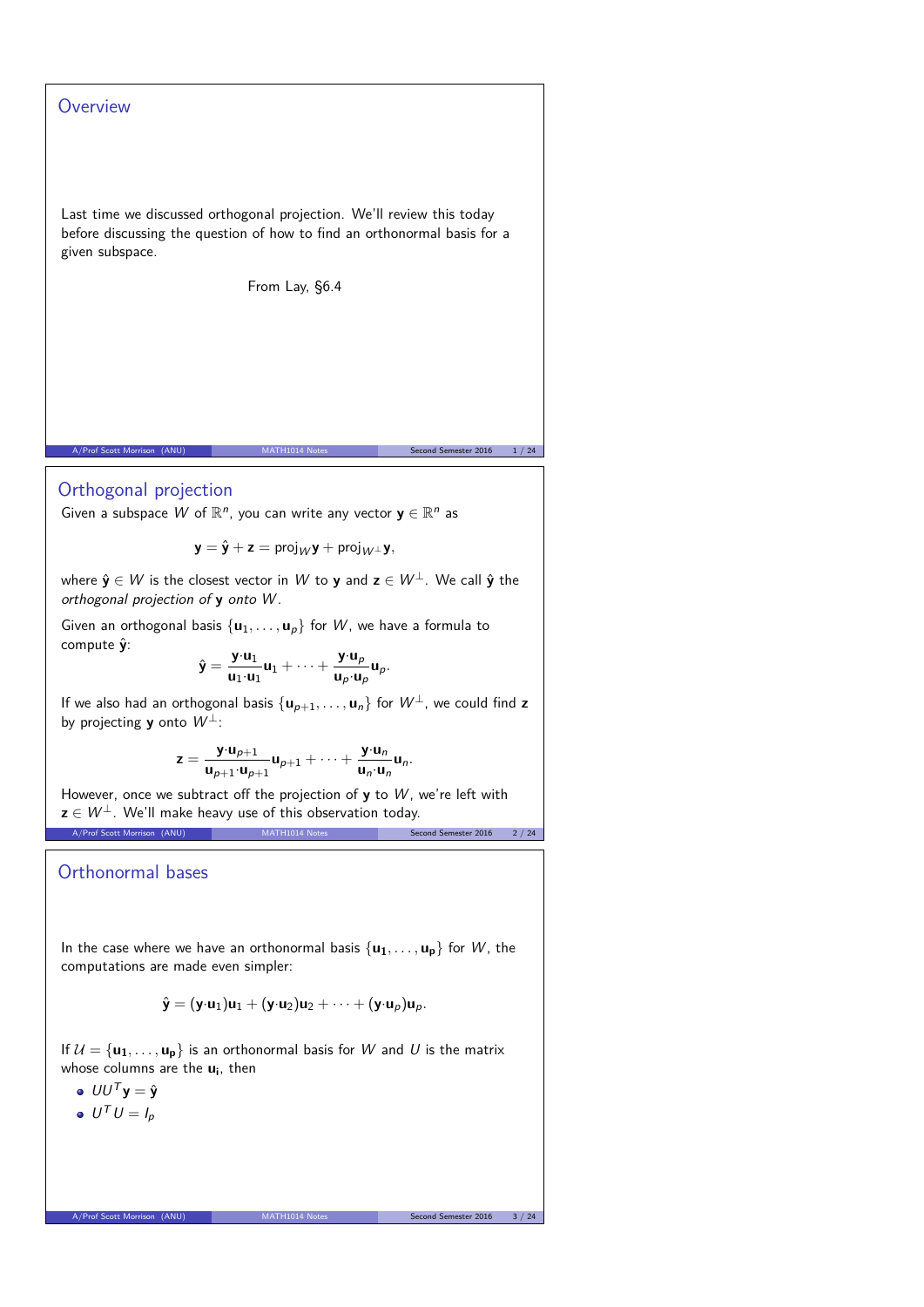## The Gram Schmidt Process

The aim of this section is to find an orthogonal basis  $\{v_1, \ldots, v_n\}$  for a subspace W when we start with a basis  $\{x_1, \ldots, x_n\}$  that is not orthogonal.

Start with  $v_1 = x_1$ .

Now consider **x2**. If **v<sup>1</sup>** and **x<sup>2</sup>** are not orthogonal, we'll modify **x<sup>2</sup>** so that we get an orthogonal pair **v1**, **v<sup>2</sup>** satisfying

 $\text{Span}\{\mathbf{x}_1, \mathbf{x}_2\} = \text{Span}\{\mathbf{v}_1, \mathbf{v}_2\}.$ 

Then we modify  $x_3$  so get  $v_3$  satisfying  $v_1 \cdot v_3 = v_2 \cdot v_3 = 0$  and

 $\text{Span}\{\mathbf{x}_1, \mathbf{x}_2, \mathbf{x}_3\} = \text{Span}\{\mathbf{v}_1, \mathbf{v}_2, \mathbf{v}_3\}.$ 

We continue this process until we've built a new orthogonal basis for W.

| A/Prof Scott Morrison (ANU)                               | MATH1014 Notes                                                                                                                                                                                                                                           | Second Semester 2016<br>4 / 24 |
|-----------------------------------------------------------|----------------------------------------------------------------------------------------------------------------------------------------------------------------------------------------------------------------------------------------------------------|--------------------------------|
|                                                           |                                                                                                                                                                                                                                                          |                                |
| Example 1                                                 |                                                                                                                                                                                                                                                          |                                |
| orthogonal basis $\{v_1, v_2\}$ for W.                    | Suppose that $W =$ Span $\{x_1, x_2\}$ where $x_1 = \begin{bmatrix} 1 \\ 1 \\ 0 \end{bmatrix}$ and $x_2 = \begin{bmatrix} 2 \\ 2 \\ 3 \end{bmatrix}$ . Find an                                                                                           |                                |
| To start the process we put $v_1 = x_1$ .<br>We then find |                                                                                                                                                                                                                                                          |                                |
|                                                           | $\hat{\mathbf{y}} = \text{proj}_{\mathbf{v}_1} \mathbf{x}_2 = \frac{\mathbf{x}_2 \cdot \mathbf{v}_1}{\mathbf{v}_1 \cdot \mathbf{v}_1} \mathbf{v}_1 = \frac{4}{2} \begin{vmatrix} 1 \\ 1 \\ 0 \end{vmatrix} = \begin{vmatrix} 2 \\ 2 \\ 0 \end{vmatrix}.$ |                                |
| A/Prof Scott Morrison<br>(ANU)                            | MATH1014 Notes                                                                                                                                                                                                                                           | Second Semester 2016<br>5 / 24 |
|                                                           |                                                                                                                                                                                                                                                          |                                |

Now we define  $\mathbf{v}_2 = \mathbf{x}_2 - \hat{\mathbf{y}}$ ; this is orthogonal to  $\mathbf{x}_1 = \mathbf{v}_1$ :

$$
\mathbf{v}_2 = \mathbf{x}_2 - \frac{\mathbf{x}_2 \cdot \mathbf{v}_1}{\mathbf{v}_1 \cdot \mathbf{v}_1} \mathbf{v}_1 = \mathbf{x}_2 - \hat{\mathbf{y}} = \begin{bmatrix} 2 \\ 2 \\ 3 \end{bmatrix} - \begin{bmatrix} 2 \\ 2 \\ 0 \end{bmatrix} = \begin{bmatrix} 0 \\ 0 \\ 3 \end{bmatrix}.
$$

So  $v_2$  is the component of  $x_2$  orthogonal to  $x_1$ . Note that  $v_2$  is in  $W = \text{Span}\{\mathbf{x}_1, \mathbf{x}_2\}$  because it is a linear combination of  $\mathbf{v}_1 = \mathbf{x}_1$  and  $\mathbf{x}_2$ . So we have that  $\mathbf{A}$ 

$$
\left\{ \textbf{v}_1 = \begin{bmatrix} 1 \\ 1 \\ 0 \end{bmatrix}, \textbf{v}_2 = \begin{bmatrix} 0 \\ 0 \\ 3 \end{bmatrix} \right\}
$$

is an orthogonal basis for  $W$ .

A/Prof Scott Morrison (ANU) MATH1014 Notes Second Second Second Second Second Second Second Second Second Second Second Second Second Second Second Second Second Second Second Second Second Second Second Second Second Seco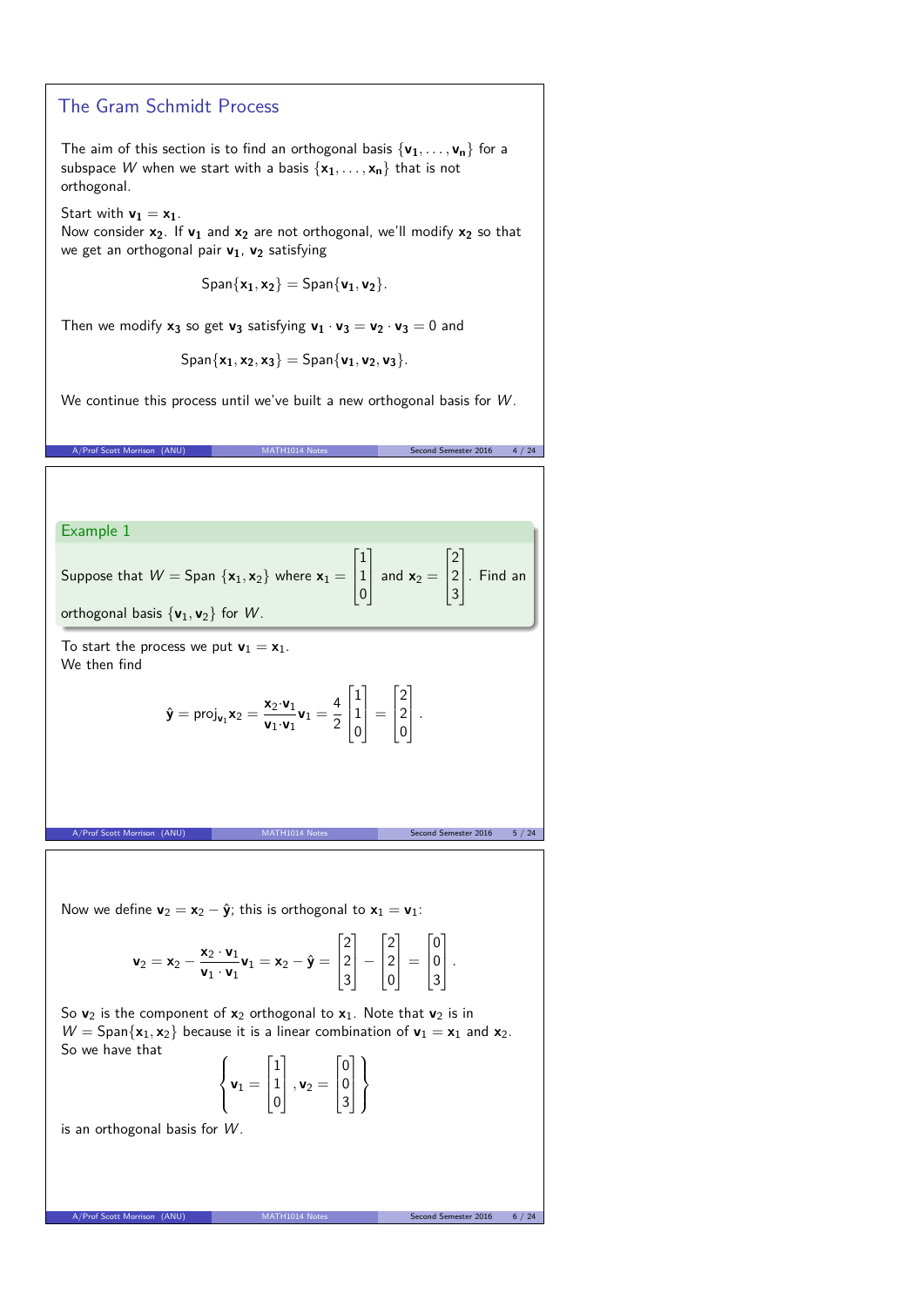# Example 2

Suppose that  $\{x_1, x_2, x_3\}$  is a basis for a subspace  $W$  of  $\mathbb{R}^4$ . Describe an orthogonal basis for W.

• As in the previous example, we put

$$
\mathbf{v}_1 = \mathbf{x}_1
$$
 and  $\mathbf{v}_2 = \mathbf{x}_2 - \frac{\mathbf{x}_2 \cdot \mathbf{v}_1}{\mathbf{v}_1 \cdot \mathbf{v}_1} \mathbf{v}_1.$ 

Then  $\{v_1, v_2\}$  is an orthogonal basis for  $W_2 =$ Span  $\{x_1, x_2\} =$  Span  $\{v_1, v_2\}$ .

• Now proj<sub>*W*2</sub>**x**<sub>3</sub> =  $\frac{x_3 \cdot v_1}{v_1 \cdot v_1}$  $\frac{\mathbf{x}_3 \cdot \mathbf{v}_1}{\mathbf{v}_1 \cdot \mathbf{v}_1} \mathbf{v}_1 + \frac{\mathbf{x}_3 \cdot \mathbf{v}_2}{\mathbf{v}_2 \cdot \mathbf{v}_2}$  $\frac{\mathbf{x}_3 \cdot \mathbf{y}_2}{\mathbf{v}_2 \cdot \mathbf{v}_2} \mathbf{v}_2$  and

$$
\textbf{v}_3=\textbf{x}_3-\text{proj}_{W_2}\textbf{x}_3=\textbf{x}_3-\frac{\textbf{x}_3\cdot\textbf{v}_1}{\textbf{v}_1\cdot\textbf{v}_1}\textbf{v}_1-\frac{\textbf{x}_3\cdot\textbf{v}_2}{\textbf{v}_2\cdot\textbf{v}_2}\textbf{v}_2
$$

A/Prof Scott Morrison (ANU) MATH1014 Notes Second Semester 2016 7 / 24

is the component of  $x_3$  orthogonal to  $W_2$ . Furthermore,  $v_3$  is in W because it is a linear combination of vectors in  $W$ .

• Thus we obtain that  $\{v_1, v_2, v_3\}$  is an orthogonal basis for W.

### Theorem (The Gram Schmidt Process)

Given a basis  $\{x_1, x_2, \ldots, x_p\}$  for a subspace W of  $\mathbb{R}^n$ , define

$$
\begin{array}{rcl}\n\mathbf{v}_1 &=& x_1 \\
\mathbf{v}_2 &=& x_2 - \frac{x_2 \cdot \mathbf{v}_1}{\mathbf{v}_1 \cdot \mathbf{v}_1} \mathbf{v}_1 \\
\mathbf{v}_3 &=& x_3 - \frac{x_3 \cdot \mathbf{v}_1}{\mathbf{v}_1 \cdot \mathbf{v}_1} \mathbf{v}_1 - \frac{x_3 \cdot \mathbf{v}_2}{\mathbf{v}_2} \mathbf{v}_2 \\
&\vdots \\
\mathbf{v}_p &=& x_p - \frac{x_p \cdot \mathbf{v}_1}{\mathbf{v}_1 \cdot \mathbf{v}_1} \mathbf{v}_1 - \ldots - \frac{x_p \cdot \mathbf{v}_{p-1}}{\mathbf{v}_{p-1} \cdot \mathbf{v}_{p-1}} \mathbf{v}_{p-1}\n\end{array}
$$

Then  $\{v_1, \ldots, v_p\}$  is an orthogonal basis for W. Also

$$
Span \{v_1, \ldots, v_k\} = Span \{x_1, \ldots, x_k\} \quad \text{for } 1 \leq k \leq p.
$$

A/Prof Scott Morrison (ANU) MATH1014 Notes Second Semester 2016 8 / 24

Example 3 The vectors

$$
\mathbf{x}_1 = \begin{bmatrix} 3 \\ -4 \\ 5 \end{bmatrix}, \mathbf{x}_2 = \begin{bmatrix} -3 \\ 14 \\ -7 \end{bmatrix}
$$

form a basis for a subspace W. Use the Gram-Schmidt process to produce an orthogonal basis for W.

Step 1 Put  $v_1 = x_1$ . Step 2

$$
\mathbf{v}_2 = \mathbf{x}_2 - \frac{\mathbf{x}_2 \cdot \mathbf{v}_1}{\mathbf{v}_1 \cdot \mathbf{v}_1} \mathbf{v}_1
$$
  
=  $\begin{bmatrix} -3 \\ 14 \\ -7 \end{bmatrix} - \frac{(-100)}{50} \begin{bmatrix} 3 \\ -4 \\ 5 \end{bmatrix} = \begin{bmatrix} 3 \\ 6 \\ 3 \end{bmatrix}.$ 

A/Prof Scott Morrison (ANU) MATH1014 Notes Second Semester 2016 9 /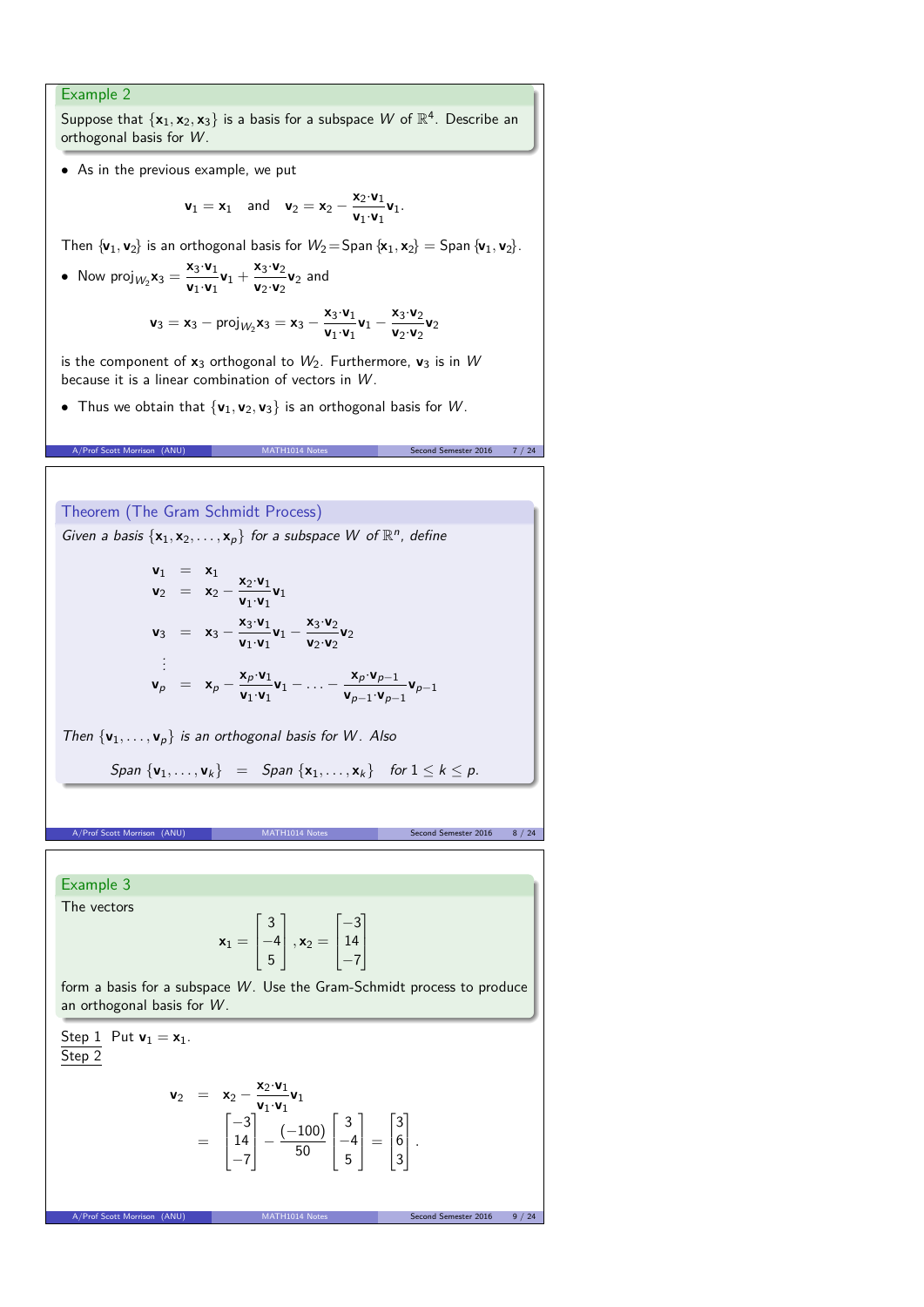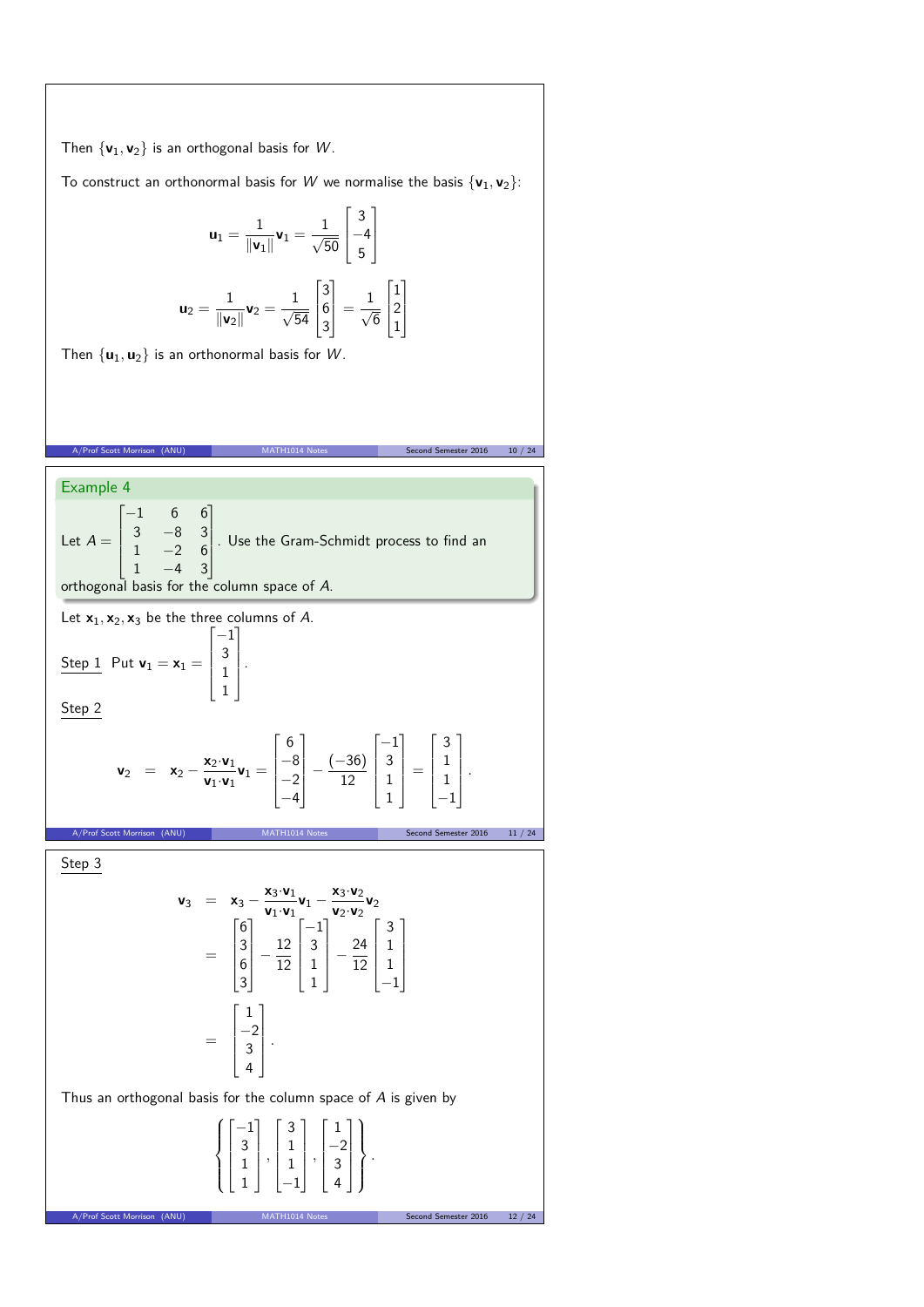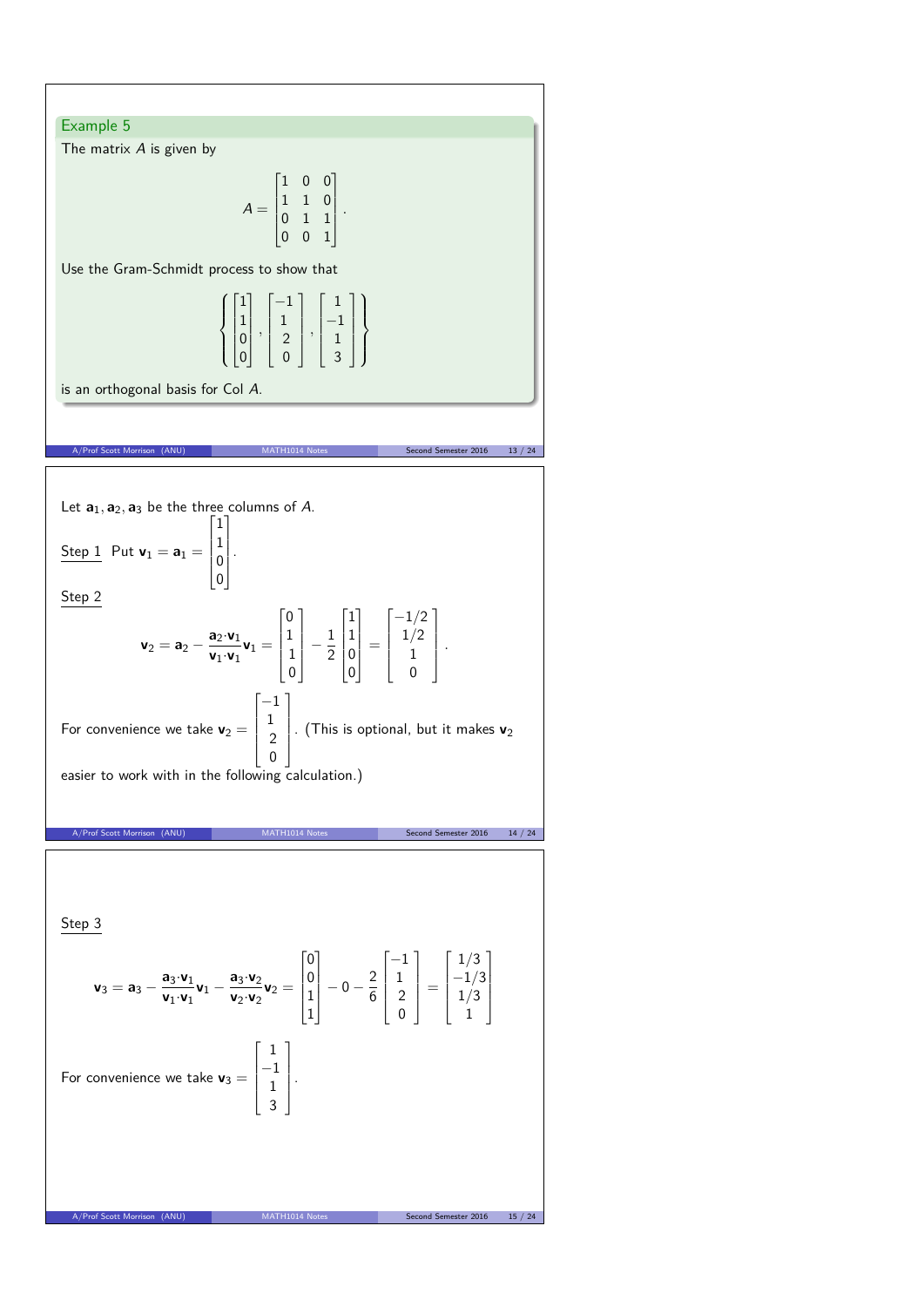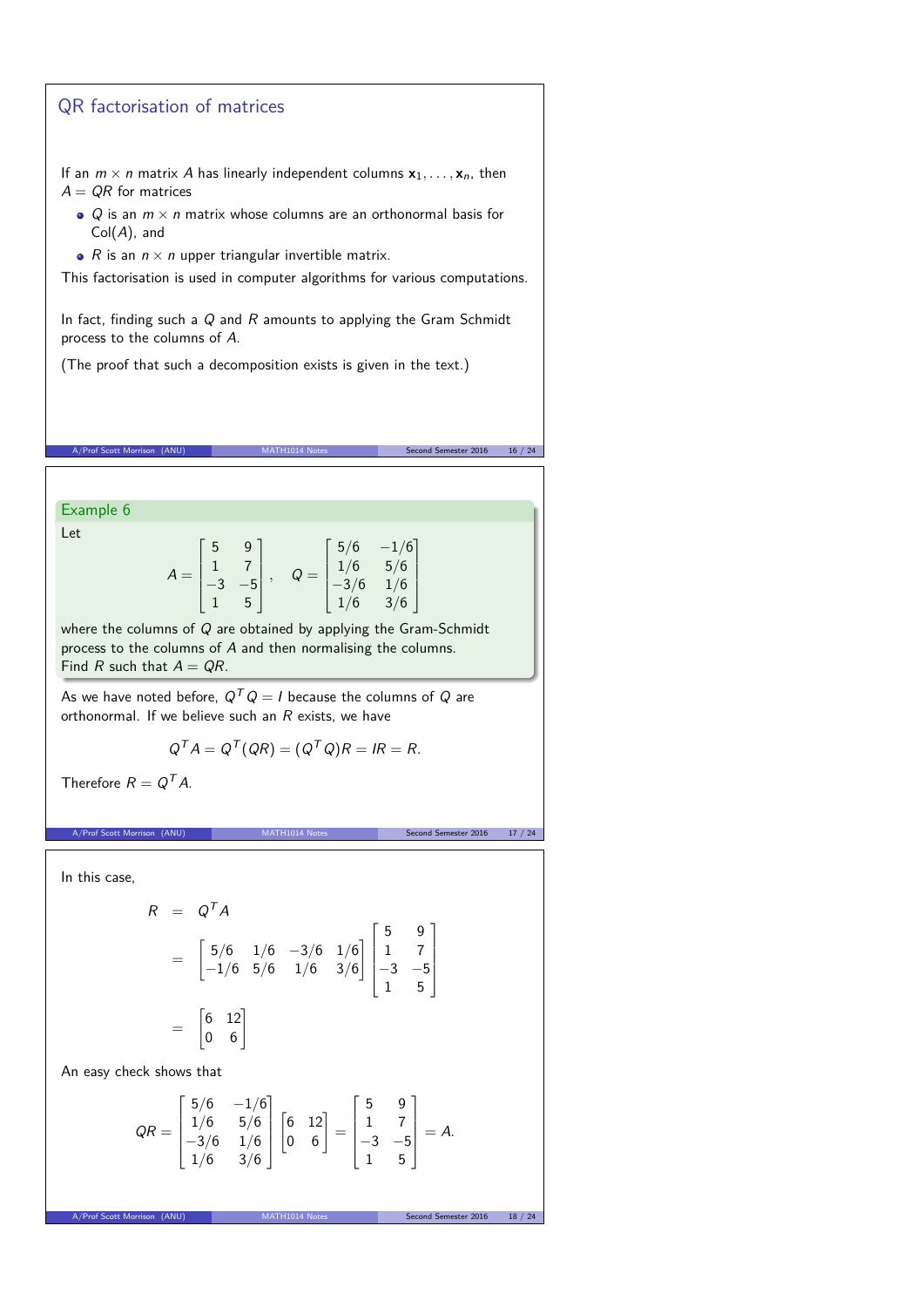

A/Prof Scott Morrison (ANU) MATH1014 Notes Second Semester 2016 21 / 24